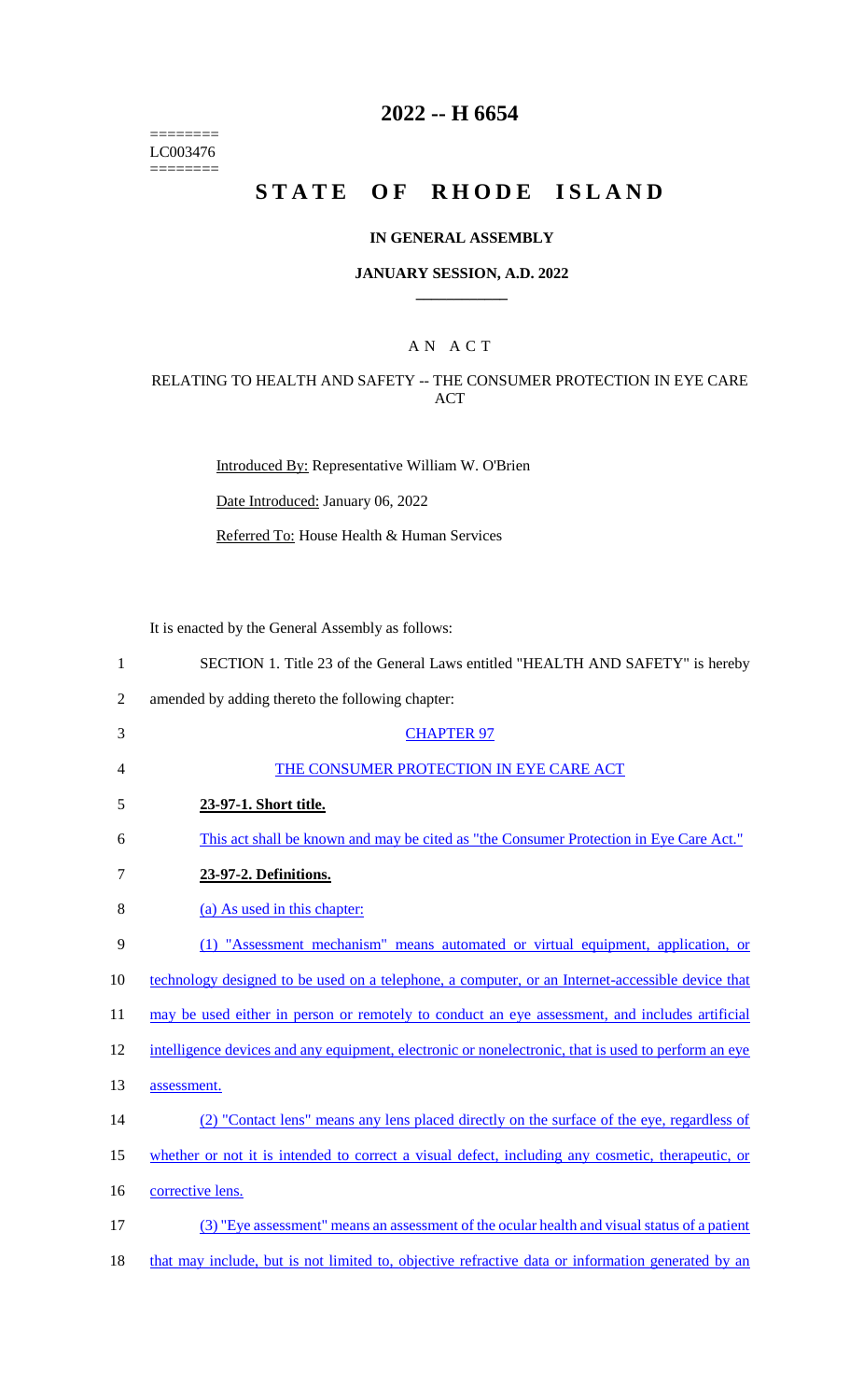automated testing device, including an autorefractor, in order to establish a medical diagnosis for 2 the correction of vision disorders. (4) "Person" means an individual, corporation, trust, partnership, incorporated or unincorporated association, and any other legal entity. (5) "Prescription" means a handwritten or electronic order issued by a provider that includes: (i) In the case of contact lenses, all information required by the Fairness to Contact Lens 8 Consumers Act, 15 U.S.C. §§ 7601 et seq.; (ii) In the case of visual aid glasses, all information required by the Ophthalmic Practice 10 Rules, also known as the Eyeglass Rule, 16 C.F.R. Part 456; and 11 (iii) Necessary and appropriate information for the dispensing of visual aid glasses or contact lenses for a patient, including the provider's name, license number, physical address at 13 which the provider practices, and telephone number. (6) "Provider" means a health care professional licensed under chapters 35.1 or 37 of title 15 5 of the general laws. (7) "Visual aid glasses" means eyeglasses, spectacles, or lenses designed or used to correct visual defects, including spectacles that may be adjusted by the wearer to achieve different types 18 or levels of visual correction or enhancement. Visual aid glasses do not include optical instrument 19 or devices that are: 20 (i) Not intended to correct or enhance vision; (ii) Sold without consideration of the visual status of the individual who will use the optical 22 instrument or device, including nonprescription sunglasses, plano lenses that are clear, colored or tinted, or lenses that are designed and used solely to filter out light; 24 (iii) Completely assembled eyeglasses or spectacles designed and used solely to magnify;  $25 \quad or$  (iv) Nonprescription eyewear exempted from the provisions of § 5-35.1-10, namely simple reading magnifying glasses, toy glasses, goggles consisting of plano white or plano colored lenses, or ordinary colored glasses. **23-97-3. Assessment Mechanisms.**  (a) An assessment mechanism to conduct an eye assessment or to generate a prescription for contact lenses or visual aid glasses in Rhode Island shall: (1) Provide synchronous or asynchronous interaction between the patient and the provider; (2) Collect the patient's medical history, previous prescription for corrective eyewear, and length of time since the patient's most recent in-person comprehensive eye health examination.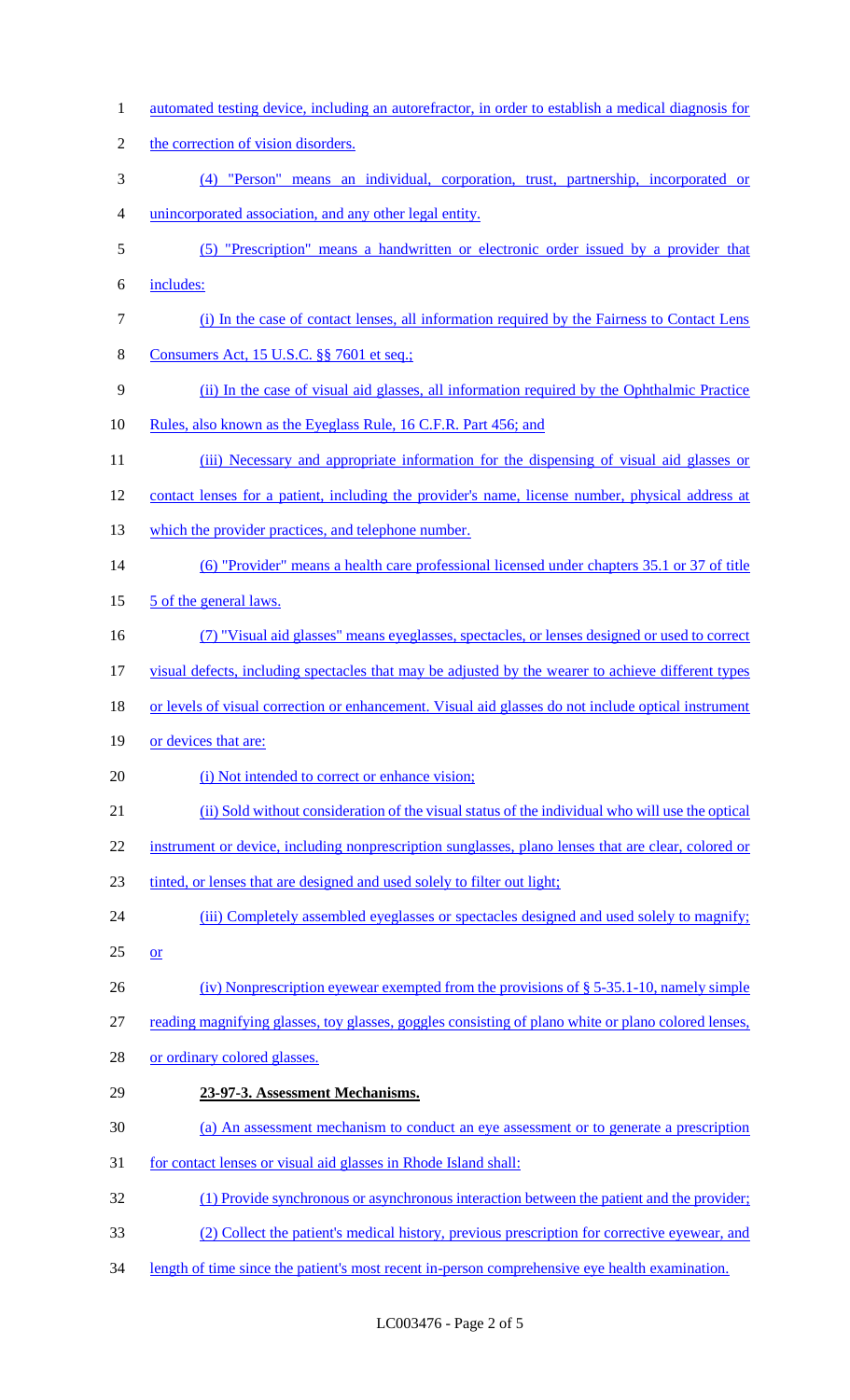examination; (ii) This assessment cannot be used to generate an initial prescription for contact lenses or a follow-up or first renewal of the initial prescription. (iii) This assessment may only be used if the patient has had an in-person comprehensive 7 eye health examination within the previous twenty-four (24) months if the patient is conducting an eye assessment or receiving a prescription for visual aid glasses; and (iv) The United States Centers for Disease Control and Prevention (CDC) advises contact 10 lens wearers to visit an eye doctor one time a year or more often if needed. **23-97-4. Provider responsibilities.**  (a) To use an assessment mechanism to conduct an eye assessment or to generate a 13 prescription, a person shall be an actively licensed provider acting within their scope of practice, 14 and the provider shall: (1) Conform to the standard of eye health care expected of traditional in-person clinical 16 settings as appropriate to the patient's age and presenting condition, including when the standard of 17 care requires the use of diagnostic testing and performance of a physical examination, which may 18 be carried out through the use of peripheral devices appropriate to the patient's condition. (2) Not use the data or information obtained from an eye assessment as the sole basis for issuing a prescription. (3) Read and interpret the diagnostic information and data, including any photographs and 22 scans, gathered by the assessment mechanism. (4) Verify the identity of the patient requesting treatment via the assessment mechanism. 24 (5) Verify the patient is at least eighteen (18) years of age. (6) For issuing prescriptions for visual aid glasses, verify that the patient has received an 26 in-person comprehensive eye examination by a provider within the previous twenty-four (24) months. (7) For issuing prescriptions for contact lenses, verify that the patient has received an in-person comprehensive eye health examination by a provider:

(3) Disclose to patients and require acceptance in advance as a term of use that:

(i) This assessment is not a replacement of an in-person comprehensive eye health

- (i) For the initial prescription and one follow-up or first renewal of the initial prescription; or
- (ii) Within twenty-four (24) months after the follow-up or first renewal of the initial
- 33 prescription, and every twenty-four (24) months thereafter.
- (8) Create and maintain a medical record for each patient, which is for use during the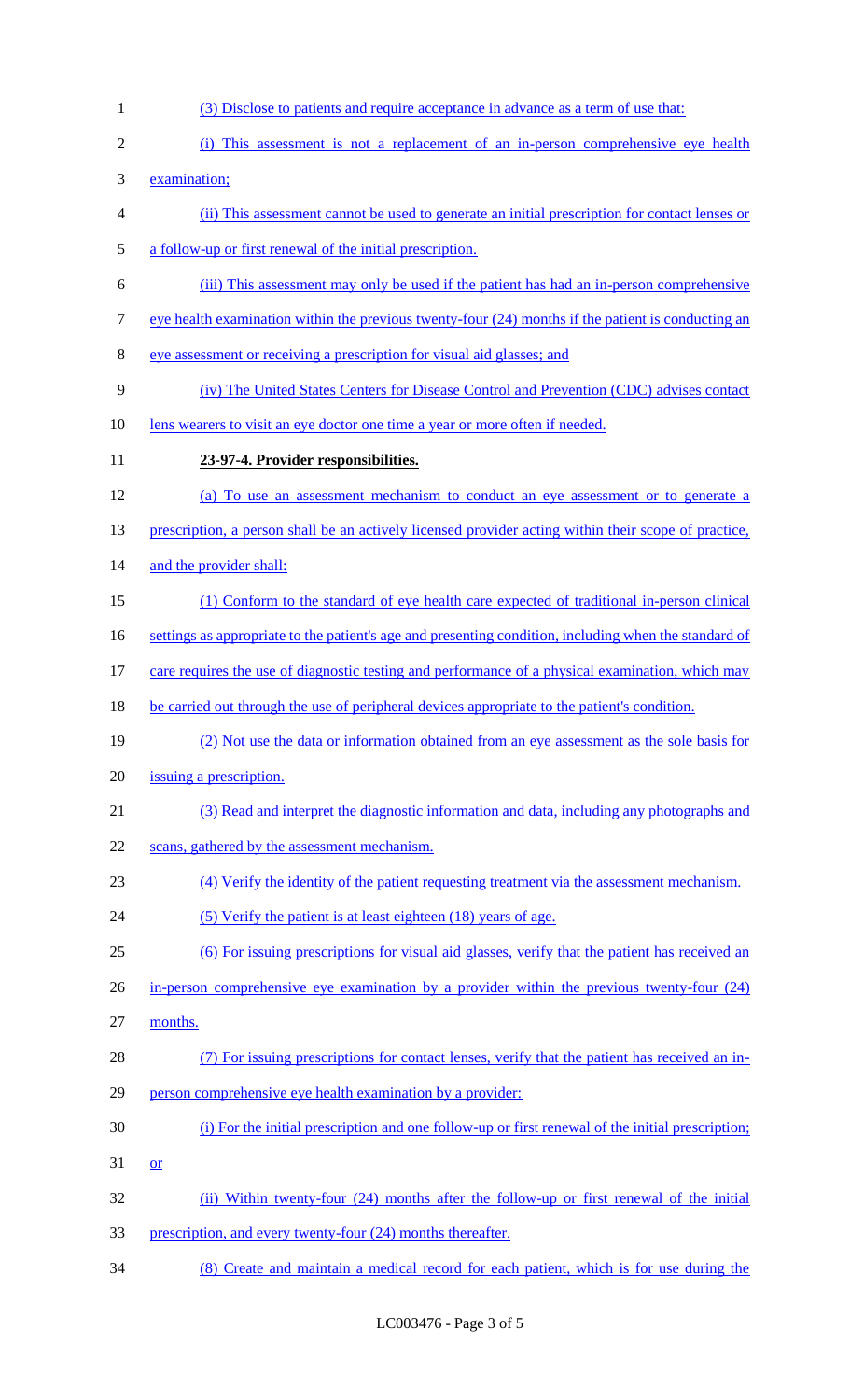- 1 ongoing treatment of a patient, and complies with all state and federal laws regarding maintenance
- 2 and accessibility.
- 3 (9) Provide a handwritten or electronic signature, along with their Rhode Island state
- 4 license number, certifying their diagnosis, evaluation, treatment, prescription, or consultation
- 5 recommendations of the patient.
- 6 **23-97-5. Penalties.**
- 7 (a) Any person who violates any provision of this chapter or the rules or regulations
- 8 promulgated by the department of health shall, in addition to any other penalty provided by law,
- 9 pay a civil penalty to the state in an amount not to exceed ten thousand dollars (\$10,000) for each
- 10 violation, to be deposited as general revenue.
- 11 (b) Any person charged in a complaint filed by the department of health or the office of the
- 12 attorney general with violating any of the provisions of this chapter shall be entitled to an
- 13 administrative hearing conducted in accordance with chapter 35 of title 42.
- 14 (c) Any person aggrieved by a final order issued under the authority of this chapter shall
- 15 have the right of an appeal by filing a petition in the state superior court.
- 16 (d) Nothing in this chapter shall restrict the department of health from enforcing
- 17 disciplinary action against a provider pursuant to chapters 35.1 and 37 of title 5, and any rules or
- 18 regulations promulgated thereunder.

# 19 **23-97-6. Rules and Regulations.**

- 20 The department of health shall adopt and promulgate reasonable rules and regulations to
- 21 carry out the provisions of this chapter.
- 22 **23-97-7. Severability.**
- 23 If any provision of this chapter, or of any rule or regulation promulgated under this chapter,
- 24 or the application of this chapter to any person or circumstances is held invalid by a court of
- 25 competent jurisdiction, the remainder of the chapter, rule, or regulation, and the application of this
- 26 provision to other persons or circumstances, shall not be affected.
- 27 SECTION 2. This act shall take effect upon passage.

#### ======== LC003476 ========